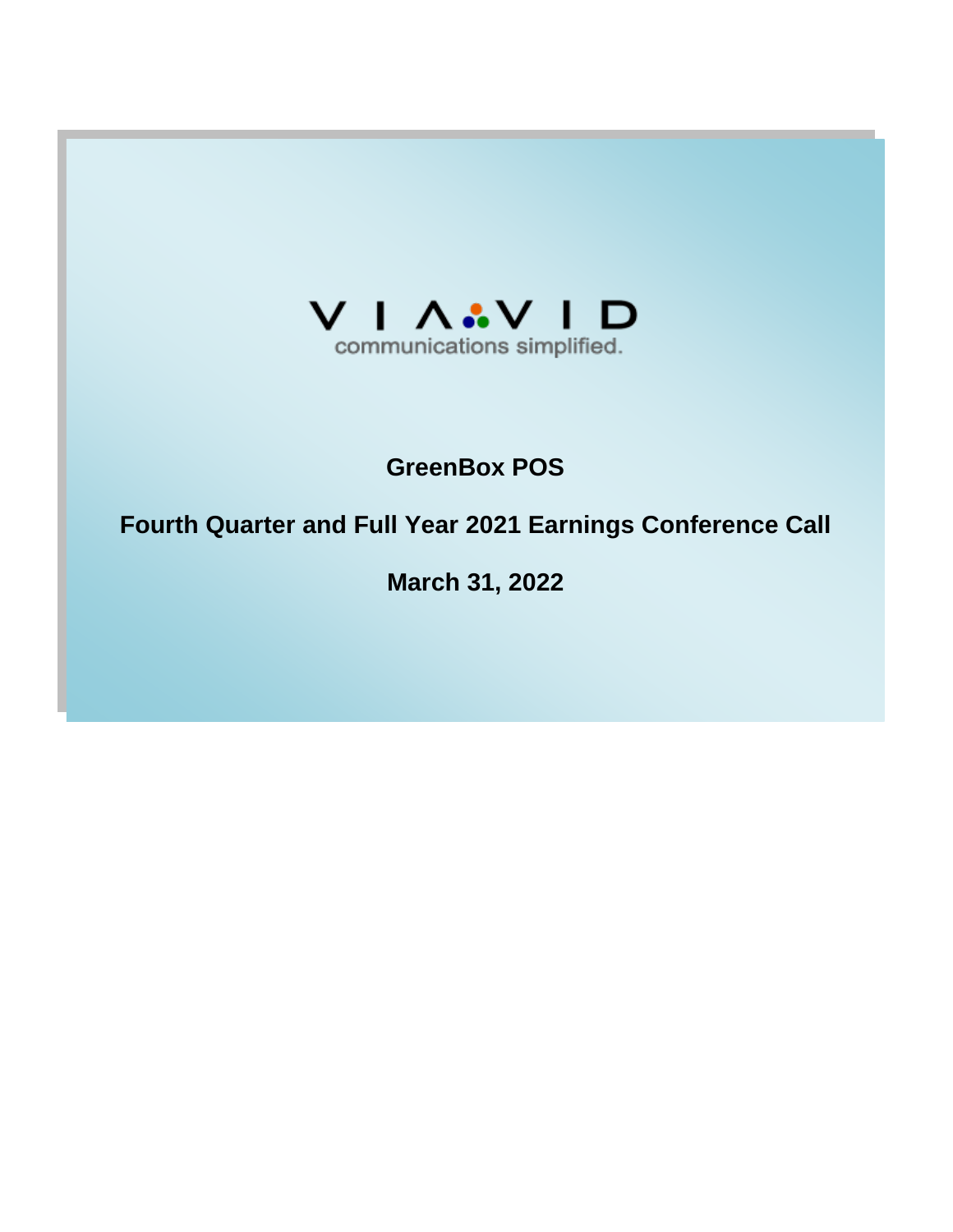# **C O R P O R A T E P A R T I C I P A N T S**

**Ben Errez,** *Chairman*

**Ben Chung,** *Chief Financial Officer*

# **C O N F E R E N C E C A L P A R T I C I P A N T S**

**Ben Piggott,** *EF Hutton*

**Howard Halpern,** *Taglich Brothers*

**Chris Sakai,** *Singular Research*

# **P R E S E N T A T I O N**

# **Operator**

Good afternoon, ladies and gentlemen, and welcome to the GreenBox POS Fourth Quarter and Full Year 2021 Earnings Conference Call.

During today's presentation, all parties will be in listen-only mode. Following management remarks, the conference will be open for questions. The earnings press release accompanying this conference call was issued at the close of the market today. The annual report, which includes the Company's results of operations for the year ended December 31, 2021, was filed with the SEC today.

On our call today is GreenBox POS Chairman, Ben Errez, and Chief Financial Officer, Ben Chung.

I'd like to remind everyone that statements made on today's call and webcast, including those regarding future financial results and industry prospects, are forward-looking and may be subject to a number of risks and uncertainties that could cause actual results to differ materially from those described in the call. Please refer to the Company's regulatory filings for a list of associated risks.

The replay of this call and webcast will be available for the next 90 days on the Company's website under the Events section.

At this time, I'd like to turn the call over to Ben Errez, the Company's Chairman. Ben, the floor is yours.

# **Ben Errez**

Hello, everyone, and thank you for joining us today for our Fourth Quarter and Full Year 2021 Financial Results Call.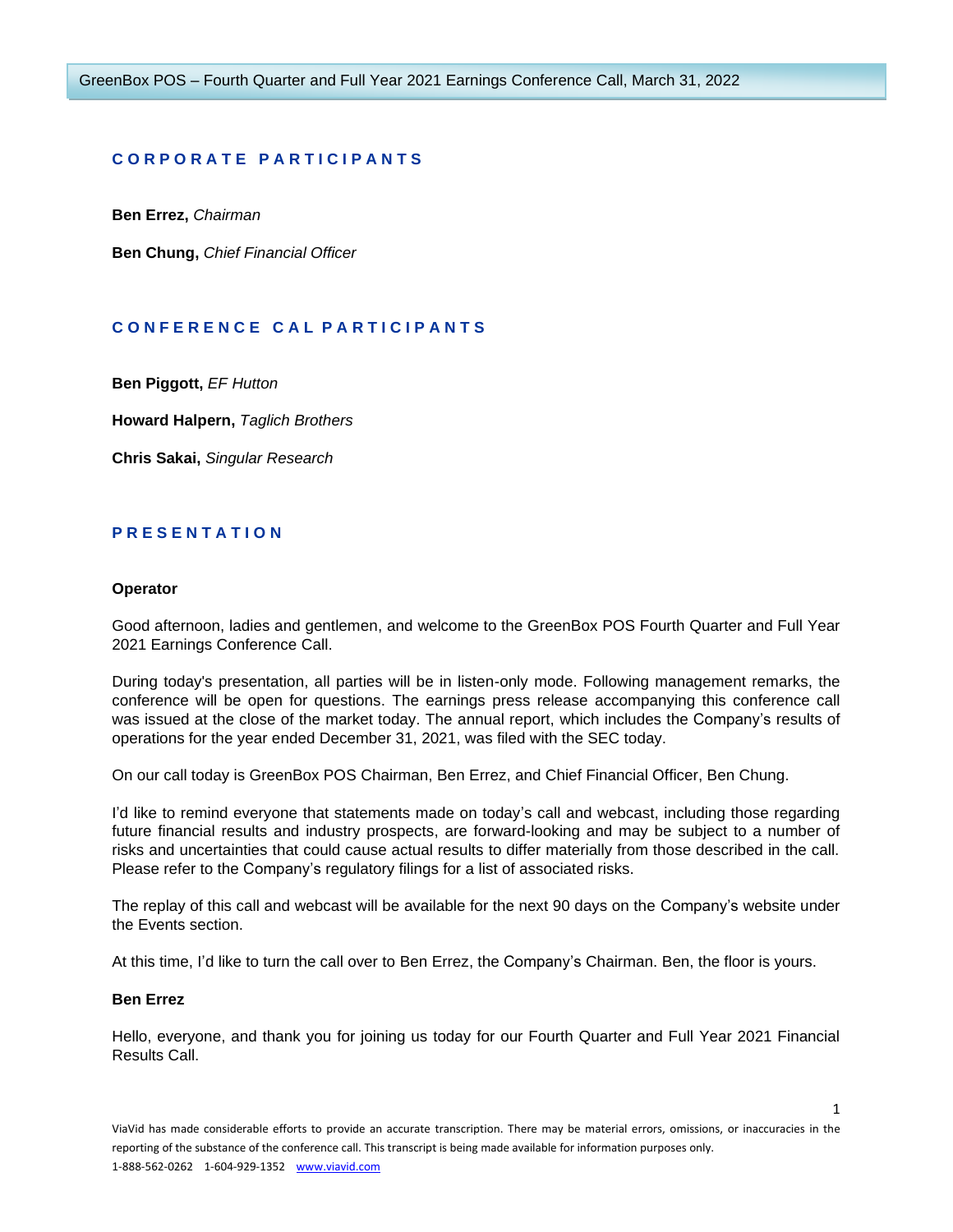2021 was a record setting year for GreenBox. We continued to rapidly expand our payment processing footprint and processed approximately US\$2 billion in transaction volume, which makes it about 10 times the processing volume of Fiscal Year 2020.

As we've discussed previously, processing volume is currently our primary KPI and business focal point. It is indicative of the scalability of our technology, our market share growth, our ability to remain compliant, and our investment in good quality people, technology, development, infrastructure, and acquisitions.

We also achieved record company revenues during 2021 of \$26.3 million, representing tremendous growth of over 209% when compared to 2020 Full Year revenue. As a reminder, our Generation 3 technology was only deployed at the onset of 2021, in January of last year. To achieve impressive scale so quickly with no major setback is a demonstration of the quality and capabilities of our talented team and technology.

With that, I'd like to walk through some key operational highlights and provide updates on several of our core objectives that we have been diligently working on towards.

Acquisitions are a vital part of our growth strategy. They allow us to purchase merchant portfolios, adding processing volume to our platform and provide a way to obtain key licensing assets, both domestically and globally, that enable us to branch out and service more verticals and geographic locations.

In 2021, we announced three such acquisitions, including Northeast Merchant Services, ChargeSavvy and Transact Europe. The first two acquisitions have been completed and successfully integrated with the GreenBox operations. As an indication of their success, just six months after integration, ChargeSavvy recorded the best quarter in its 9-year history as a result of improved technology and efficiencies.

Regarding Transact Europe, after a lengthy review process, I'm excited to report that after receiving final approval from the Bank of Bulgaria we can proceed with closing. Transact Europe or TEU is an incredibly important purchase for us, given that it opens doors for us globally for expansions both in Europe and as a stepping stone into markets in Asia Pacific region.

It gives credibility to GreenBox further establishing us as a premier global FinTech. GreenBox and TEU are a natural complement to each other with TEU licenses and infrastructure combined with our suite of customized payment solutions and technology. We believe there is a powerful synergy that we can capitalize on, drive Coyni adoption and ultimately achieve significant revenue and earnings.

An 8-K filing was just made based on the amendment to the purchase agreement regarding the purchase price of the acquisition, which was reduced to €26 million from the original €30 million. While not complete just yet, we are confident this will cross the finish line next couple of days. So, we can announce that this transaction is in completion mode.

Earlier this year, GreenBox launched a vast new payment vertical by offering bulk ACH processing abilities to merchants. ACH market is a lucrative opportunity for us, as it offers merchants a low cost execution alternative to more expensive debit and credit cards. Since our launch of this initiative, we've already booked commitments in excess of \$50 million per month and driving. This is a profitable multimillion dollar revenue stream for GreenBox, which we expect will continue to grow over time.

Establishing strategic partnerships with leading tech forward financial companies is also an integral part of our growth strategy. We recently announced such a partnership with Cross River Bank, a very well respected financial technology infrastructure company, following a very thorough evaluation process by

 $\mathcal{L}$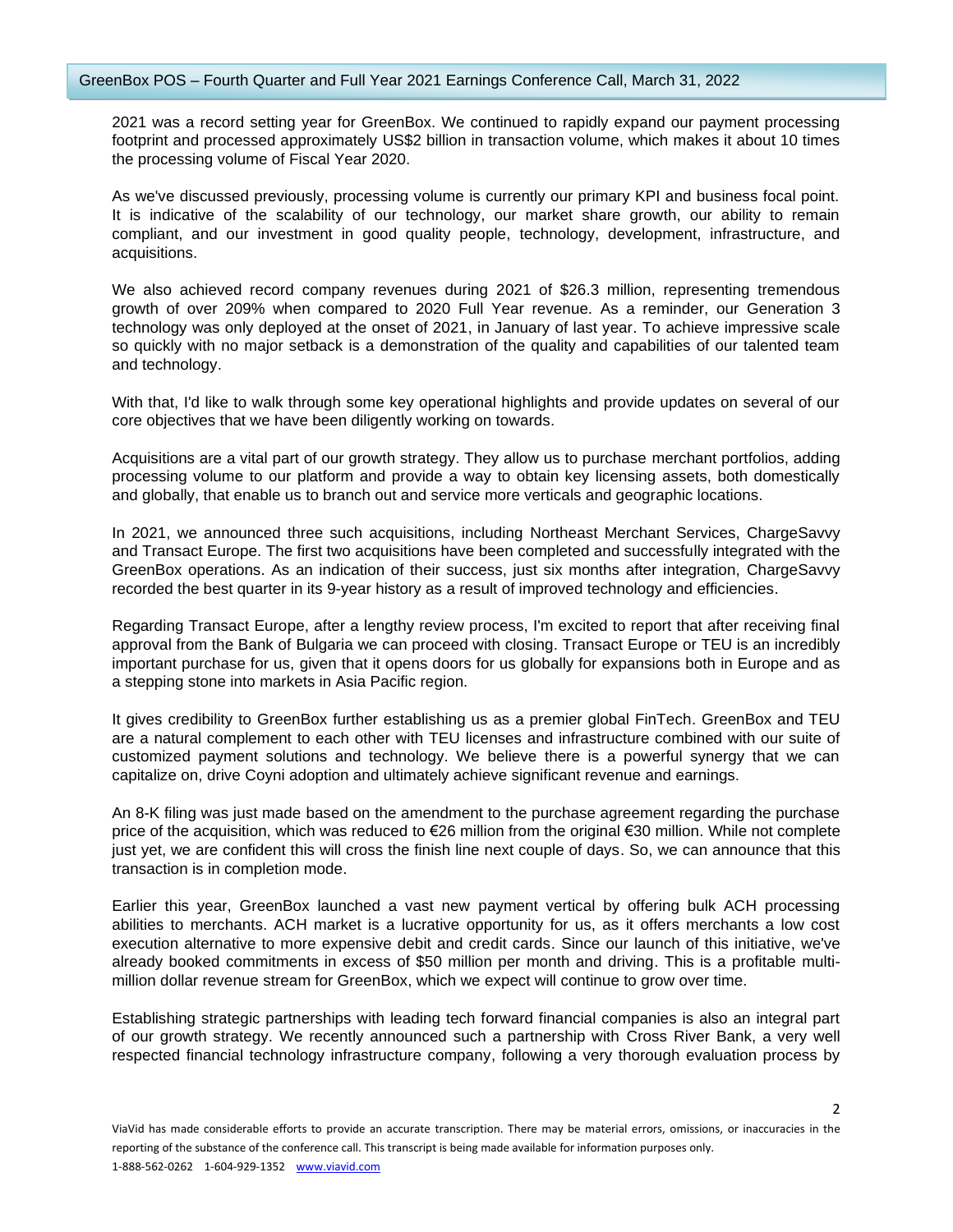them of GreenBox. I'd like to take this opportunity to congratulate Cross River for raising \$620 million last week.

We entered into a licensing partnership as the initial step towards the first of its kind, banking-as-a-service initiative. This is a truly massive opportunity for us that significantly expands the potential universe of clients that GreenBox can service, while allowing us to offer existing merchant accounts more services including banking solutions. The Cross River partnership single-handedly closes the gap towards GreenBox becoming a vertically integrated end-to-end financial technology solution. While in the early innings of this partnership, we expect great things from it, and over time believe it will lead to a substantial revenue generation for us.

Throughout 2021 and into the new year, we continued to strengthen the composition of our management team. Recently, we welcomed Min Wei as our new Chief Operating Officer. Min has extensive background in operational efficiencies and growing technology companies, particularly on a global basis, which is critical for us, given our expansion plans. Min Wei will be available at the end of this call, as well as Ben and I, for Q&A.

Given these aspirations, we set out to find the right marketing and branding leader. We found that perfect fit with the appointment of Jacqueline Reynolds as Chief Marketing Officer. With decades of experience leading some of the most highly coveted brands, Jacqueline is respected as a world class global marketer. She's also spearheading our recently announced transformational global initiative to raise the GreenBox brand awareness with the appointment of an award winning advertising agency Innocean as our advertising and branding agency of record.

In January, we once again demonstrated our commitment to our shareholders and confidence in our ability to execute on the growth opportunity in front of us, with the approval of an accelerated share repurchase program of up to \$10 million. Our commitment to defend our stock is unwavering, and we will continue to utilize this strategy when we feel it is prudent. Additional details regarding this stock purchase plan can be found in our 10-K filing.

Last, but certainly not least, let's talk about Coyni, our stable coin and digital payments platform. All of the aforementioned items I've discussed lay the foundation for us to drive adoption for Coyni. After much internal discussion, we believe the most effective path for us, initially at least, is to deploy and grow the business under the GreenBox umbrella. There are several key advantages that we can leverage such as compliance, sales, and more effectively execute on its growth.

The Coyni app has gone through a vigorous beta testing, as well as three auditor attestations. We plan to make the Coyni app available on the App Store in a few weeks, perhaps by the end of April. We remain 100% committed to rewarding our loyal shareholders from the success of Coyni and our acquisitions by way of dividends in the same parameters as we have discussed before.

Now, I turn the call over to our Chief Financial Officer, Ben Chung, to walk through our financial results. Ben, the floor is yours.

# **Ben Chung**

Thank you, Ben.

I will limit my portion to key results of our financials. A full breakdown is available in our 10-K filing and in the press release that will be distributed after market closes today. Please note that I'll be referring to Adjusted EBITDA and other non-GAAP measures. For the calculation of Adjusted EBITDA for other non-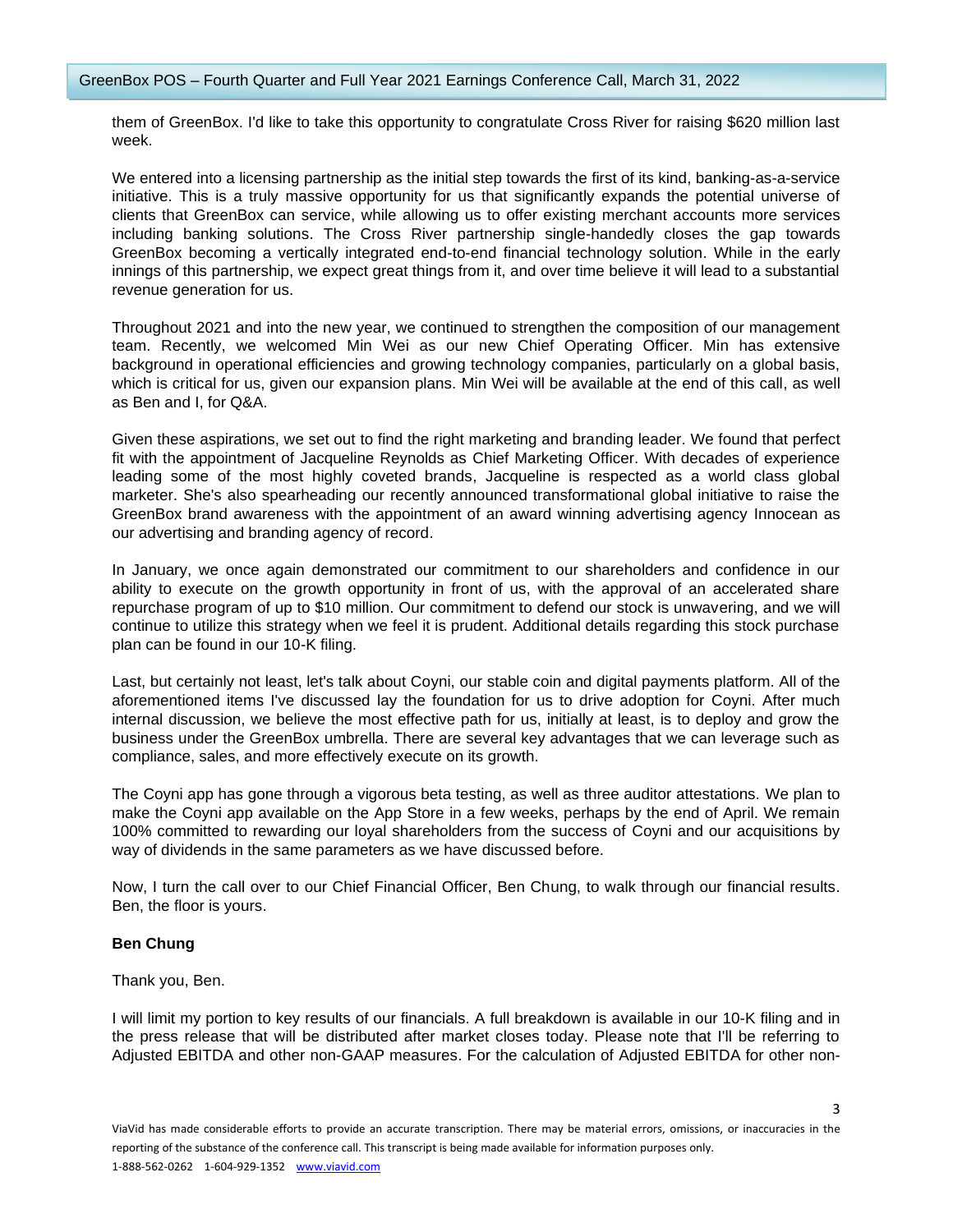GAAP measures, please refer to the MD&A which is available in our 10-K filing, which you can find on our website under SEC filings.

Our 2021 total net revenue increased by \$17.8 million or 208.6% to \$26.3 million from \$8.5 million for the Full Year 2020. The increase was primarily due to an increase in processing volume from \$20.2 million for the year ended December 31, 2020, and \$1.95 billion for the year ended December 31, 2021. The increase in processing volume was due to a number of factors, including growth of our customer merchant base as a result of expanded sales and marketing efforts, an increase in average merchant transaction volume as a result of greater strategic focus on larger merchants, the expansion and growth of our advanced blockchain ledger based payment solutions product offerings, combined with an expanding ISO and partnership network, and our strategic acquisition strategy.

2021 gross profit was \$16.9 million or 64% of net revenue, an increase of 357% compared to \$3.7 million in the prior or 43% of net revenue. Our margins increase significantly due to increased processing efficiency, greater utilization of lower cost gateways and decreased cost to scale.

I would like now to discuss our operating expenses. We categorize our operating expenses into two categories: normal operating expense and non-cash operating expenses. Normal operating expenses include marketing, research and development, payroll, professional fees, and general expenses. While non-cash operating expenses include stock compensation expenses for employees and for services including depreciation.

Our normal operating expense was \$20.8 million and \$5.7 million for Full Year 2021 and 2020 respectively, an increase of \$15.1 million, primarily due to an increase in general and administrative expenses related to bad debt expense, but also related to our heavy investment in research and development to improve our technology and headcount to support operations and sales growth.

Our non-cash operating expenses primarily relate to stock compensation expense for employees and services. Our stock compensation expense for services are non-recurring charges, which will not recur going forward. We ended 2021 with a loss from operations of \$20.8 million, compared to a loss of \$5.0 million in the same year prior year.

If our non-cash operating expenses such as bad debt, stock compensation expense for employees and services, and depreciation are added back, we had net income from operations of \$3.1 million for 2021 and a net loss of \$5.1 million for the same period prior year.

I will now like to go to our other expense category. Our total other expense for Full Year 2021 were approximately \$5.7 million compared to other income of \$0.1 million in the prior year. Our other expenses consisted of interest expense related to debt discount of \$2.9 million, interest expense of \$1.9 million, derivative expense of \$3.4 million offset by changes in fair value of derivative liability of \$2.8 million, a merchant liability settlement gain of \$0.4 million and other income of \$0.2 million.

The Company sustained a net loss in 2021 of \$26.5 million or \$0.65 per basic and diluted share compared to a net loss of \$5.0 million or \$0.17 cents per basic and diluted share during 2020. The increase in net loss was primarily due to bad debt write-offs, increase in operating expenses from our heavy investment in growth related to such areas as research and development, sales and marketing staff, costs associated with due diligence for acquisitions, stock based compensation for services, as well as increase in general administrative expenses. Adjusted net income, a non-GAAP financial measure, for 2021 was \$3.1 million of net income. You can find a reconciliation in our earnings press release.

Our cash flows from operating activities adjusted was negative \$6.9 million for the 12 months ended December 31, 2021. GreenBox continues to be in a financially healthy position with a strong cash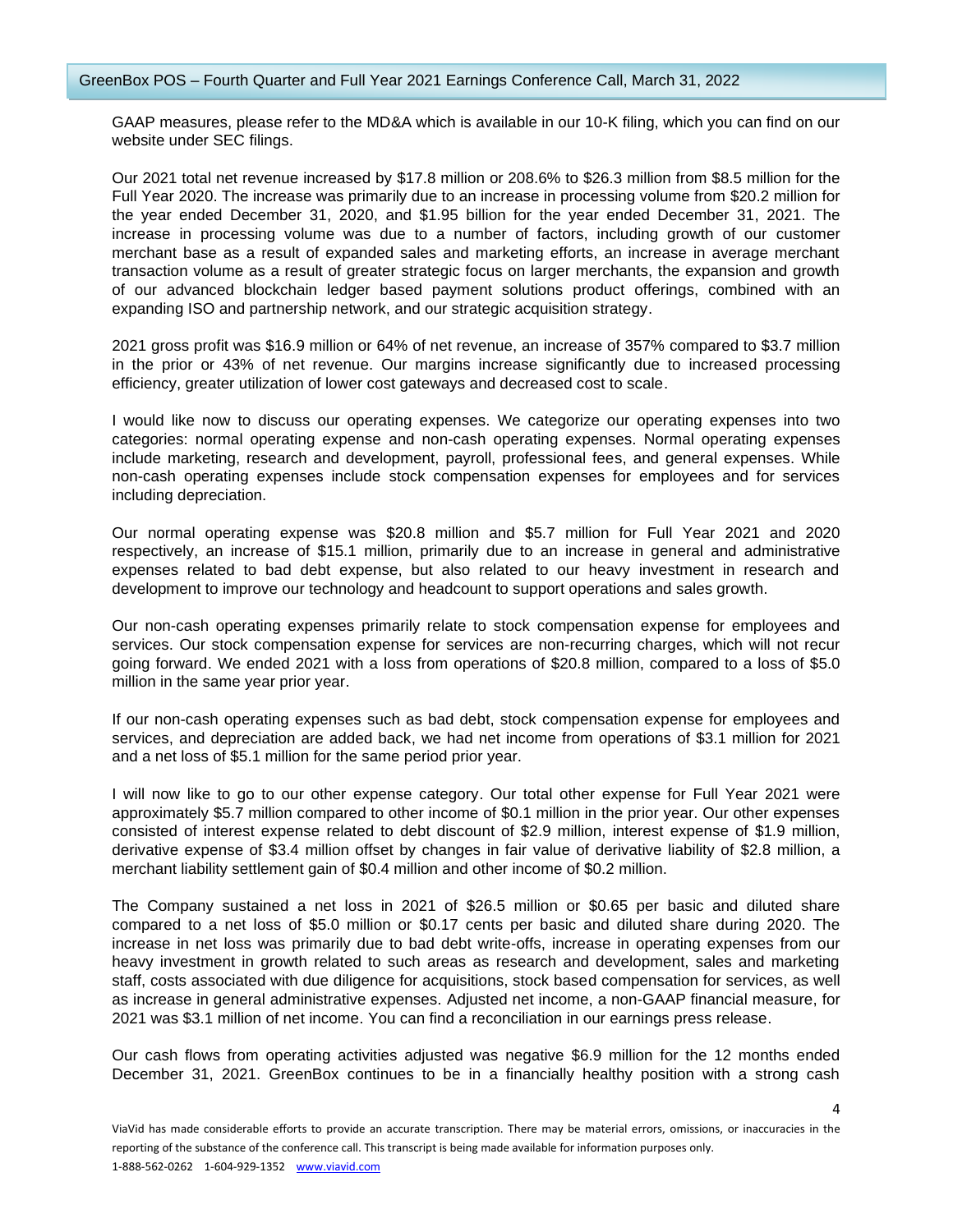balance of \$89.6 million as of December 31, 2021, following the recent \$100 million convertible financing, which allows us the flexibility to aggressively pursue our growth initiatives.

I'll now turn the call back to Ben Errez for some final remarks prior to our Q&A.

# **Ben Errez**

Thanks, Ben.

On a final note, we fully acknowledge the performance metrics hurdles for Q1 as specified in the convertible note agreement, so called \$100 million note, and the ramifications of such. Based on the performance we've seen in Q1, we are confident that this conversion trigger will not come into play. Our revenues far exceed the requirements of these triggers.

While much work remains to be done to accomplish our ambitious agenda, we have made tremendous progress in a relatively short period of time. As your Chairman, you have my unwavering commitment to the many initiatives that we have set out to achieve. We have invested heavily in good people, built a robust and scalable infrastructure, developed innovative payment technology, and added world class marketing. We're well positioned for growth over the course of the next several years and to deliver longterm sustainable value for shareholders.

I'd like to thank each of you for listening to today's call and for your interest in GreenBox. We're truly grateful for your ongoing support.

With that, I'd like to turn it back to the Operator to begin the question-and-answer session. Operator?

# **Operator**

Thank you, Ben. We will now begin the question-and-answer session. We will pause for a moment if callers join the queue.

## **Ben Errez**

Thank you, Operator. I'll just mention again that Min Wei, our new Chief Operating Officer, is available for questions as well. I will wait for the first question.

## **Operator**

Our first question is from Ben Piggott with EF Hutton. Please go ahead.

# **Ben Piggott**

Hi. Just a little bit more color on the thought process of keeping Coyni internal under the GreenBox umbrella versus spinning out would be great.

## **Ben Errez**

Yes, thanks for the question, Ben.

Coyni is an infrastructure. It's a major play for GreenBox. Coyni started its life initially as a manifestation of the smart contract technology that GreenBox had in its infrastructure beginning in 2019. Later on, it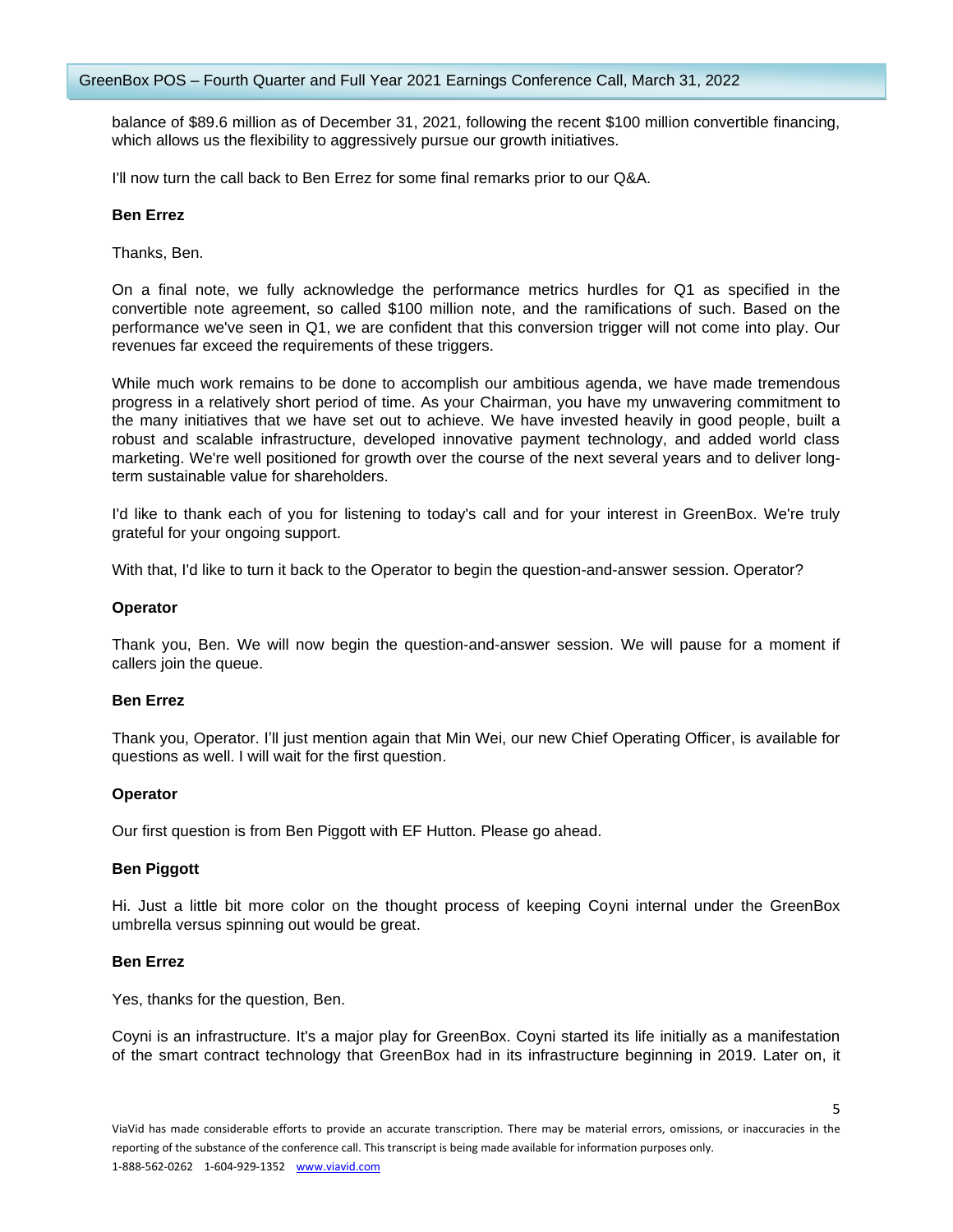was formed, again, as a wholly owned subsidiary, now we're talking about the middle of last year, with the anticipation of it becoming a standalone IPO opportunity for the Company.

A few things happened since. Number one, obviously capital markets are vastly different now than they were last year. Second, opportunities that the Company had in terms of say acquisitions, international portfolios, licensing opportunities, onshore in Europe and Asia Pacific region and other developments, make Coyni a very, very powerful add on to this infrastructure. It makes sense for us to merge these capabilities first within GreenBox and its new acquisitions, launch through our global expansion plans and then do a spin-off perhaps when capital markets regain foothold.

At the same time, as I said on the call, we remain committed to the dividend rewards for shareholders, as we were before. So, the fact that Coyni launched as a separate entity may be delayed and may take even different shape at the end of the day, the reward commitment remains unchanged. I hope that answers your question.

# **Ben Piggott**

That's helpful. Thank you.

# **Ben Errez**

You're welcome.

# **Operator**

Our next question is from Howard Halpern with Taglich Brothers. Please go ahead.

# **Howard Halpern**

Good afternoon, guys.

Curious about you know that the potential for that new line ACH bulk processing. You say you have commitment. Has some volume started yet and revenue flowing, or when do you expect that to be to kick in?

## **Ben Errez**

We have already booked these volumes on our backlog. So what happens now is that we are in the process of onboarding all of this activity. Onboarding takes a little bit of time, ACH business is slightly different. I see this as the process that will take maybe four weeks or so, but this performance is imminent. We know that it's there, it's committed. Technology has already been integrated to allow for that. This is now in launch procedures.

# **Howard Halpern**

Okay. That source of revenue, is that going to be additive to that \$4 billion in transaction revenue for this year? Or is that part of that forecast?

# **Ben Errez**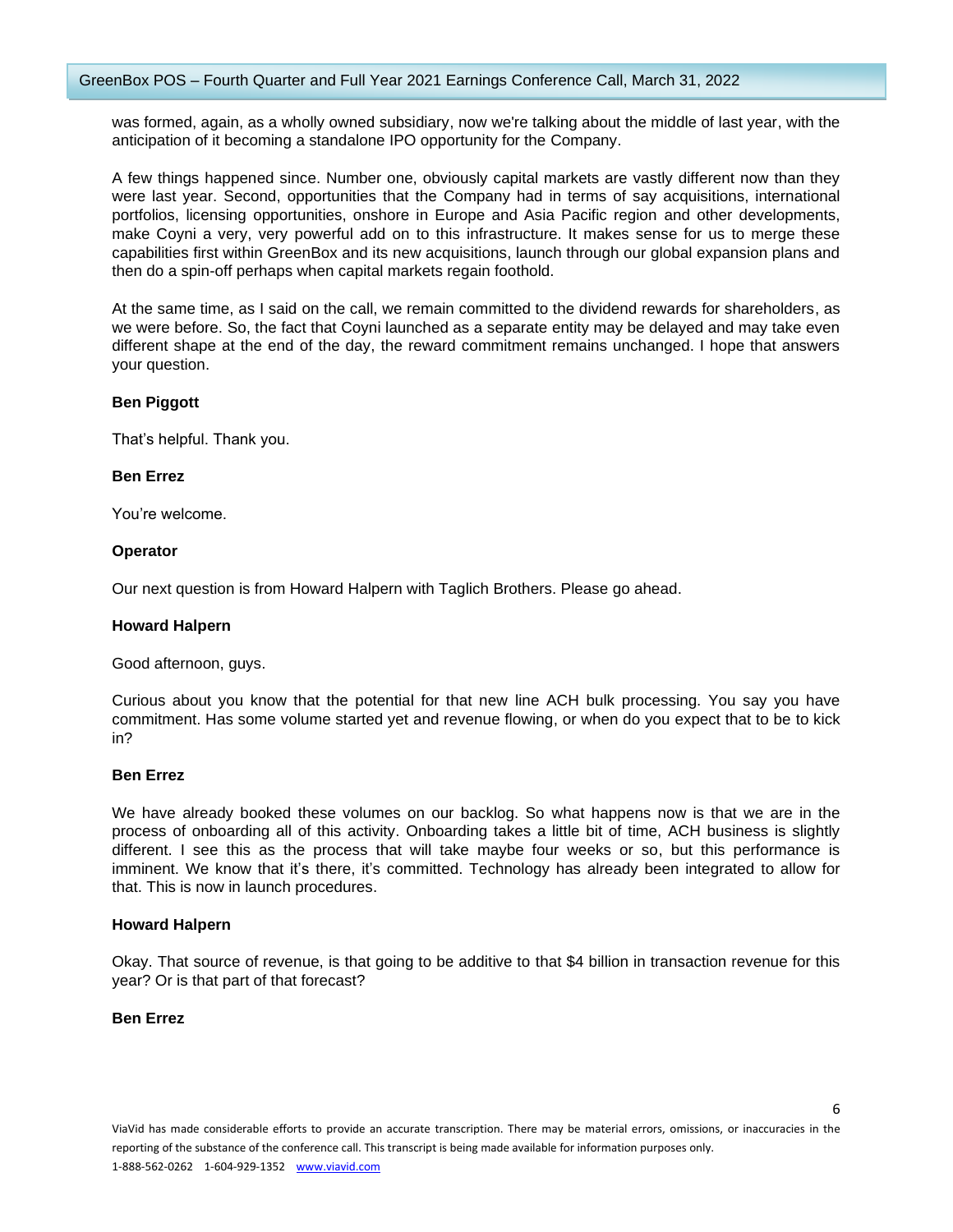I guess it's a little bit of both. The onset to committed volume is higher than we budgeted. So, you'll see some bumps to the overall projections, but some of it was already budgeted in the \$4 billion to \$6 billion volume range for this year.

#### **Howard Halpern**

Now, with Transact that's going to close soon, do you still need another one or two acquisitions to get to the minimum of that \$4 billion? Or are you pretty much on track with the blocking and tackling?

## **Ben Errez**

Yes. We are on track with the current acquisition map. Although not fully committed to another acquisition, yes, we definitely see that as something that we would like to execute in a big way during 2022. We don't have further details that we can share at this point, but do expect a big move on that from us. Perhaps one that will require shareholder approval. For you investors, this means something in terms of the size of it.

#### **Howard Halpern**

Okay. More a fourth quarter question. The gross margin came down a little bit. Was there something in the cost of sales? Because it dropped compared to the first three quarters. Should we look at, going forward, are we turning back to what you had seen in the first three quarters of 2021?

## **Ben Errez**

I'm going to let Ben C. tackle this first, and then I'll add my own comments.

## **Ben Chung**

Can you repeat that one more time? (Multiple speakers).

## **Howard Halpern**

Okay. Q4 gross margin seemed to dip compared to the first three quarters. I don't know if it was a onetime item in the cost of sales. Are we looking for a return back to what we've seen in the first three quarters of 2021 into 2022?

## **Ben Chung**

When you're saying gross profit, it was at operating margin, or gross margin?

#### **Howard Halpern**

The gross margin was 43%, I think you said, versus 56%. In the prior three quarters, you were in the 60s, towards 70s actually, in gross margin.

## **Ben Chung**

Yes, I don't think I gave out the Q4 gross margins.

#### **Howard Halpern**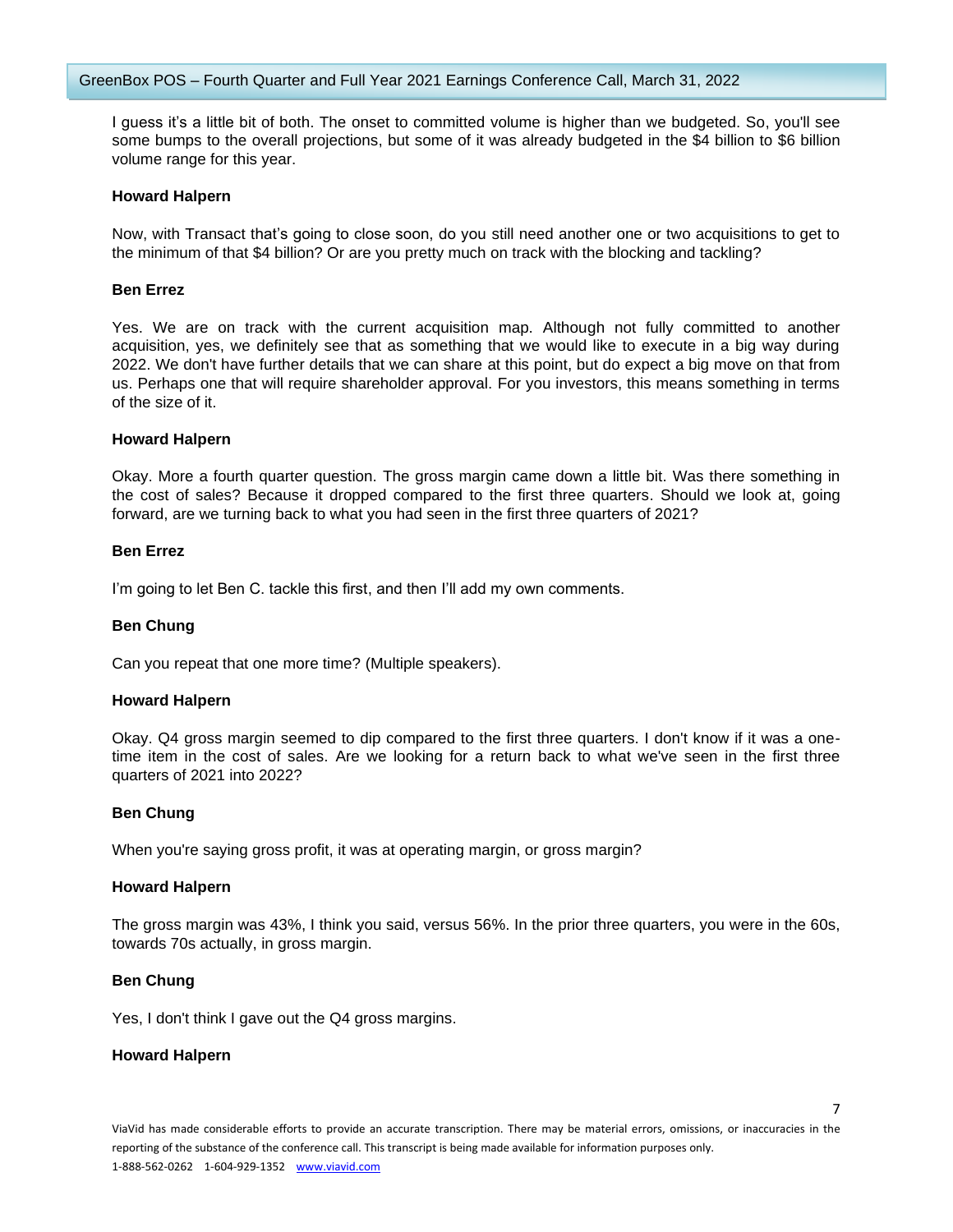That was in the press release. Gross profit was \$3 million versus \$1.7 million, 43% versus 56%.

# **Ben Chung**

Got it, got it. Yes. So, the margin changes based on the timing of the ISO settlements based on the revenue that we recognize in that period. So, in Q4, we onboarded more ISOs and so we processed more commission payments or to the ISOs in Q4.

# **Howard Halpern**

Okay, it's more of a timing issue than anything else?

# **Ben Chung**

That's correct. I think, Ben, you had alluded that we're trying to utilize our blockchain technology, the Gen 3, more effectively, and we're growing our own salesforce. So, that means that we'll have less ISOs to deal with. So, we'll have a much higher margin as we go along.

# **Howard Halpern**

Okay. Just one final question. What's the status of getting American Samoa up and running?

# **Ben Errez**

First, let me just add a comment on your previous question, and then I'll get to American Samoa.

Ben is right, and this is something that they wanted to get to during this Q&A. Timing of revenues, clearly, impacts our financials and accruals. So, you can expect pretty flat trends on an operating margin, even though the nature of the business doesn't change. We add a lot of volume, it's very difficult to add volume and maintain profit margins. So, that we'll have tendency to reduce margins. On the flip side, this is mitigated through technology advancements and the move to native hosting of that business.

Ben alluded to that by saying move to blockchain. Essentially, it means move to the native ledger that the Company owns 100%. So, every volume that moves there automatically increases in efficiency and balances out the tendency to lose points when you go to much larger volumes.

The second part of your question with regards to American Samoa. So, we project the full impact of the GreenBox technology on American Samoa towards the fourth quarter of this year. Right now, we have technology already launch there. We have merchants that are being served over there through GreenBox. Later on, Coyni will be integrated into the financial infrastructure of the island, leading to a complete coverage of the entire financial and economic infrastructure of the island through GreenBox technology. This is an amazing development for the Company. We put a lot of emphasis and resources in getting this done right. We have our own officers assigned to launching this project with full commitment.

They don't have anything else that they do. These are very, very high level executives with the Company and in charge of launching this project to the maximum efficiency. This to me is one of the most exciting features of the GreenBox and its financial performance.

# **Howard Halpern**

Okay. Thanks, guys. Keep up the good work.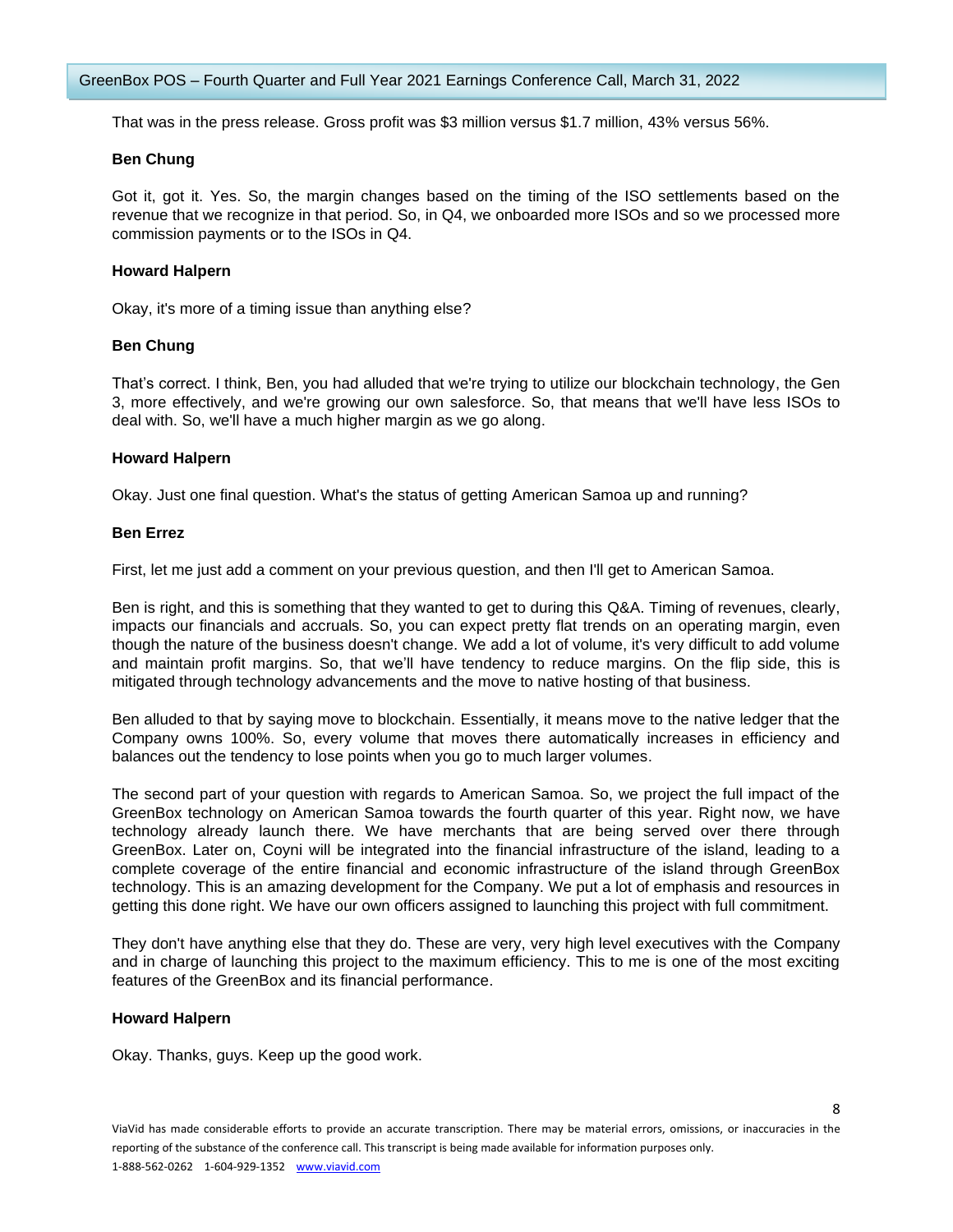# **Ben Errez**

Thanks, Howard. Appreciate it.

# **Operator**

Our next question is from Chris Sakai with Singular Research. Please go ahead.

# **Chris Sakai**

Hi, Ben E. and Ben C.

I just had a question, I guess, on I know you're saying the Transact Europe is going to close soon. Can you provide any color as to how the revenue share is coming? How much revenue was currently coming from Transact Europe?

# **Ben Errez**

Transact Europe, first of all, on the status itself, I already stated that we are in the closing phases of this transaction. We are already wired our funds to escrow, the approval for the acquisition is on hand. There's nothing further for us to perform on this acquisition except for the closing itself. As we speak, closing procedures are taking place in Europe.

Our own Fredi Nisan, our CEO, will be traveling in the next few weeks to Bulgaria and firsthand experience with the control of the Company and its workforce procedures, technology, and I expect the big numbers to come out of this transaction materially impacting GreenBox bottom line.

In terms of volume, Transact Europe is an acquisition that for us was basically a composition of two objectives. The first one is its set of the licenses and commercial linkages to the economic infrastructure in Europe greatly positioned in a great way for us to take advantage of our technology, especially in our future expansion into Asia Pacific.

APAC region is critical for the Company. It's critical for the entire payment world. It is predicted that the APAC will be responsible for more than half of all payments, transactions around the world by 2024. Clearly, we need to have a foothold in that region.

The primary objective in Transact Europe is probably responsible for more than 80% of the value was to get control over this licensing and relationship capabilities that they have. The existing volume, I should say, is secondary to the rationale behind this acquisition. So, I think they do about \$20 million per month, which is a minor amount for us. It doesn't impact our revenues in any significant way at this point; but we believe that Transact Europe, within the next few quarters, perhaps within the year, will reach volumes that parallel and exceed what we do today with the ChargeSavvy, for example. ChartSavvy is in the \$500 million a year range as we speak.

I think that these two objectives with the addition of the ability of the Company to negotiate down the price by €4 million is a very good acquisition for the Company. We're very happy with it, looking forward to completing it, and beginning executing on it perhaps as soon as next week. The transaction itself is scheduled to close today, but they may be delayed by a few days pending international wires and currency exchanges and things like that. We're very excited about this opportunity. Thanks, Chris.

# **Chris Sakai**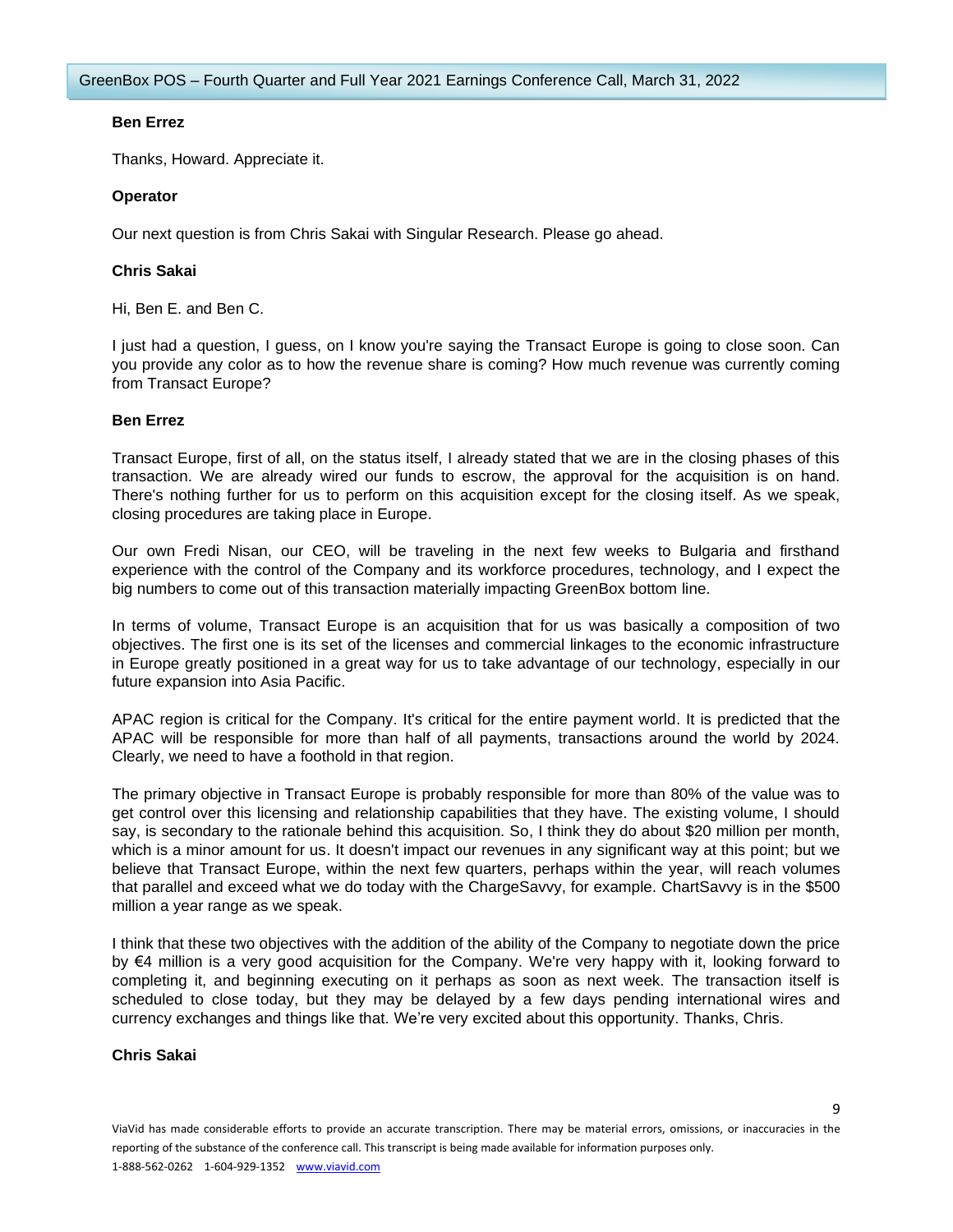Okay, great. I know you mentioned some bigger acquisition in 2022. I know there's some talk about, I guess, partnerships with GreenBox and or Coyni. Can you talk about any sort of comments on any future partnerships that you may have?

## **Ben Errez**

Well, Coyni is a technology that is 100% owned by GreenBox. So, Coyni has one role, and that is to be accretive to the GreenBox bottom line and shareholder value. So, from time to time, even though it may change focus, but it will change focus or we'll do such thing only to improve its bottom-line contribution to the Company and its value as an asset to the Company which impacts, in turn, shareholder value.

I spoke before about integrating Coyni with other opportunities, the first one of which is Transact Europe. Coyni makes a Transact Europe process cross-border international funds instantly. No one else has the capability. Coyni has immediate value, and not derivative value, actually based on cash. No one else has that. Coyni has the ability to do all of that with the option of being reversible. Again, no one else has that. So, we're very excited to continue to execute on the Coyni mission with the same overall objective. That is to continue and contribute to the Company and its shareholders.

# **Chris Sakai**

Okay. Thanks. I know you mentioned—so you've got \$90 million of cash minus the \$26 million for Transact. Any comments there? I mean, you mentioned one acquisition. Is there possibly two in there for the year?

## **Ben Errez**

Chris, you know I can't say anything about that, but thanks for the question. Yes, you can expect more. Both the one currently being executed in those plans. I can't really divulge any further information as it will be material non-public information, MNPI, but do expect to hear from us very, very soon about such activity, both small and very large.

# **Chris Sakai**

Okay. Lastly, how many shares have been repurchased in this new \$10 million plan?

## **Ben Errez**

I believe that information is in the 10-K, but I can tell you that so far we bought back approximately 1.4 million shares. We intend to continue and purchase, so long that we perceive the value or the price of the stock to be unfairly stated. That aside, please notice that the 10-K also include what's called a 10B5-1 provision, where we specify the buyback plans. From here on after, in fact, starting tomorrow, this will be executed automatically, as all 10B5 programs do. So, do expect that.

# **Chris Sakai**

Okay. I think someone asked this before, but for your projections of \$4 billion to \$5 billion in processing volume, does that include this acquisition that you're talking about in the future? Or is that only with what we have now?

# **Ben Errez**